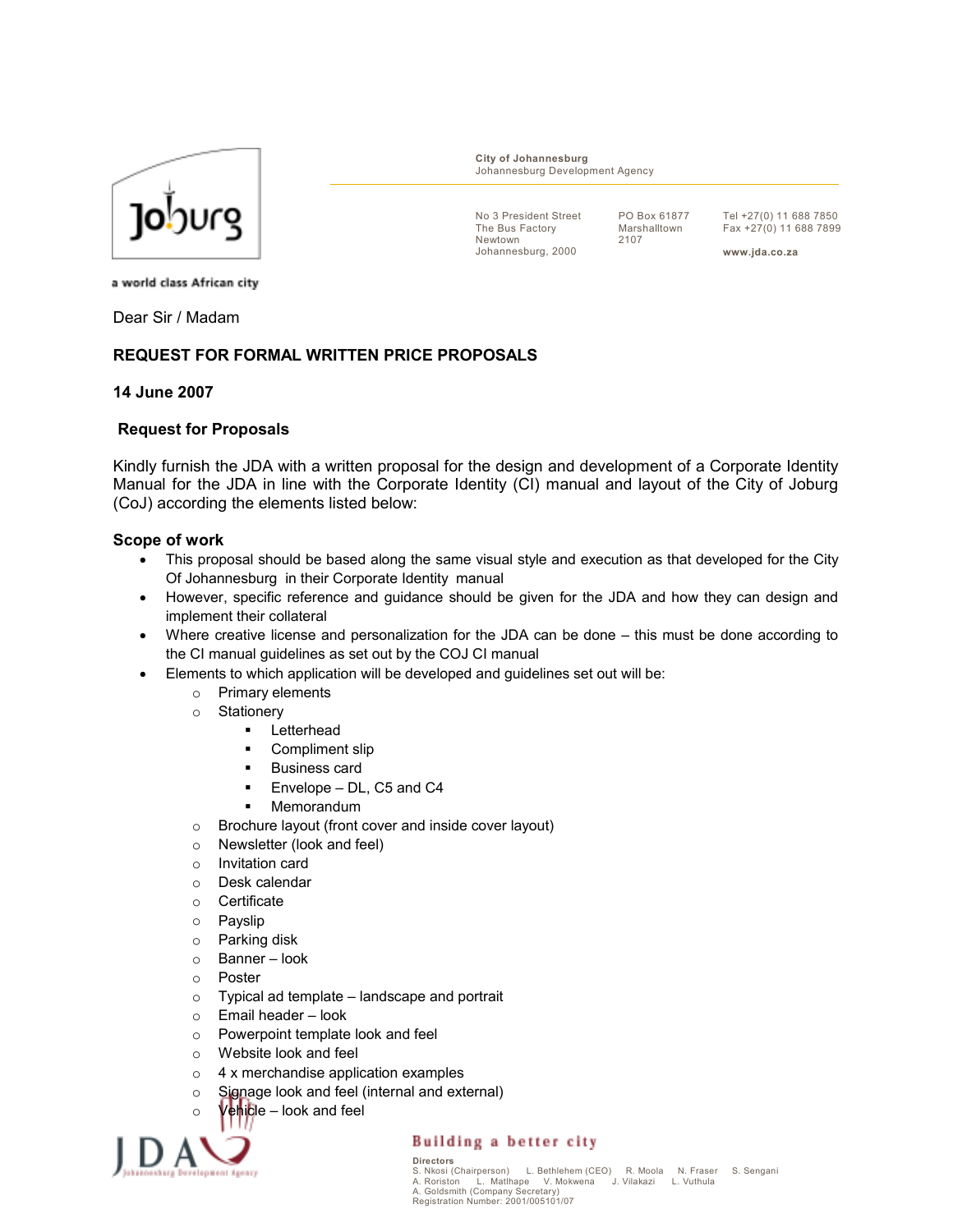o Folder

The quotation must be submitted on the letterhead of your business and can either be faxed or delivered by hand not later than 21 June 2007 12h00 to:

Head of Marketing & Communications: Sammy Mafu

The following conditions will apply:

- A valid Tax Clearance Certificate must be submitted
- Price(s) quoted must be valid for at least thirty (30) days from date of your offer.
- Price(s) quoted must be firm and must be inclusive of VAT.
- A firm delivery period must be indicated.
- If the price quoted is above R 30 000 inclusive of VAT), the quotation will be evaluated in terms of the 80/20 preference point system as prescribed in the Preferential Procurement Policy Framework Act (No 5 of 2000). For this purpose the Tax Clearance Certificate, Declaration of Interest and the BEE Forms must be completed and submitted together with your quotation.
- The successful provider will be the one scoring the highest point

# NB: No quotations will be considered from persons in the service of the state<sup>i</sup>

Failure to comply with these conditions may invalidate your offer.

Yours faithfully

-

Sammy Mafu Head of Marketing & Communications

Enquiries to be directed to Susan Monyai Marketing Coordinator 011 688 7851



# Building a better city

Directors S. Nkosi (Chairperson) L. Bethlehem (CEO) R. Moola N. Fraser S. Sengani A. Roriston L. Matlhape V. Mokwena J. Vilakazi L. Vuthula A. Goldsmith (Company Secretary) Registration Number: 2001/005101/07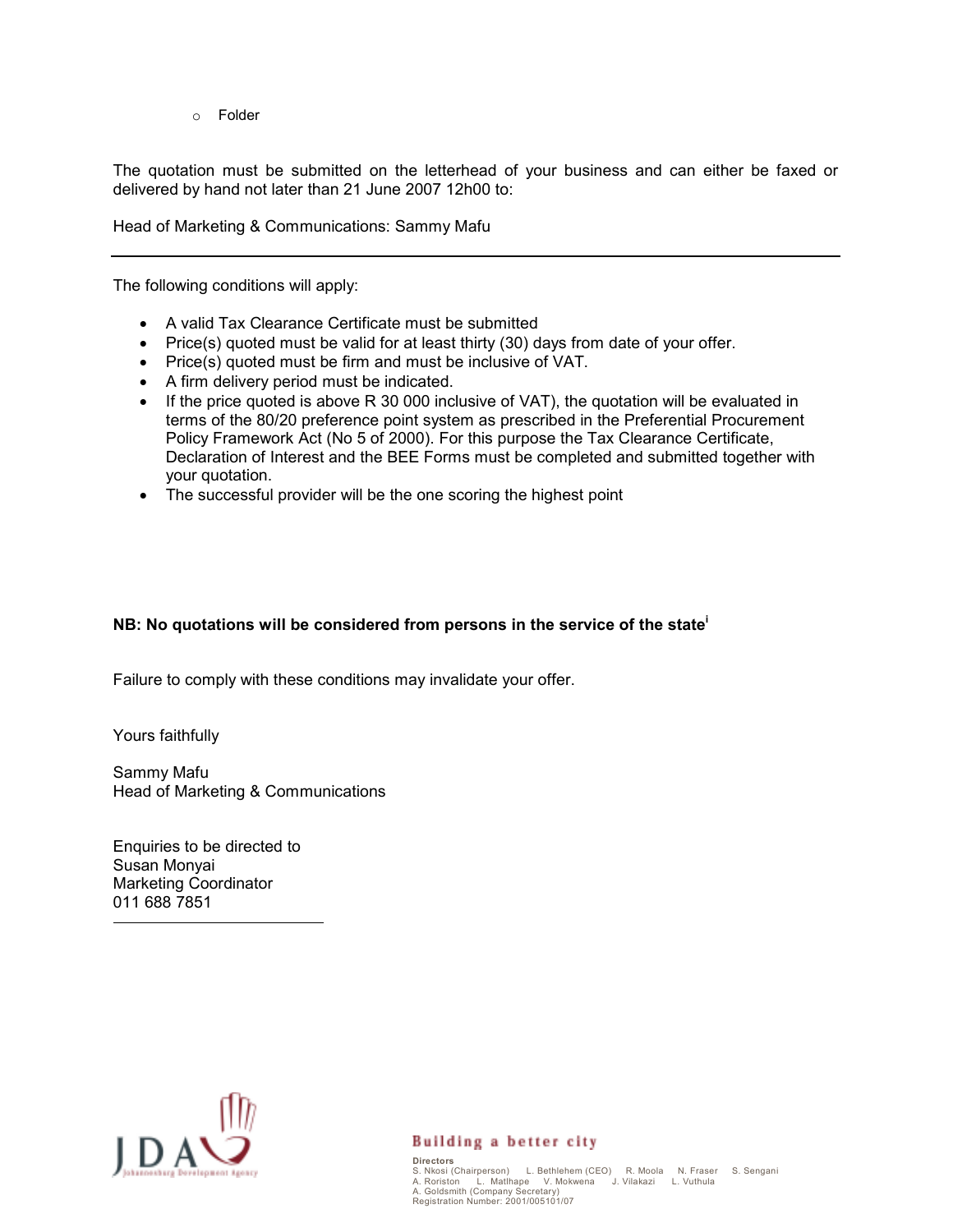- <sup>i</sup> <sup>∗</sup> MSCM Regulations: "in the service of the state" means to be
	- (a) a member of  $-$

-

- (i) any municipal council; (ii) any provincial legislature; or (iii) the national Assembly or the national Council of provinces;
- (b) a member of the board of directors of any municipal entity;
- (c) an official of any municipality or municipal entity;
- (d) an employee of any national or provincial department, national or provincial public entity or constitutional institution within the meaning of the Public Finance Management Act, 1999 (Act No.1 of 1999);
- (e) a member of the accounting authority of any national or provincial public entity; or
- $(f)$  an employee of Parliament or a provincial legislature.

| <b>ITEM NUMBER</b> | <b>QUANTITY</b> | <b>DESCRIPTION</b>                                            |
|--------------------|-----------------|---------------------------------------------------------------|
| $\mathbf{1}$       | 50              | CD's with the JDA<br>Corporate Identity<br>manual copied onto |
|                    |                 |                                                               |
|                    |                 |                                                               |
|                    |                 |                                                               |
|                    |                 |                                                               |
|                    |                 |                                                               |
|                    |                 |                                                               |
|                    |                 |                                                               |
|                    |                 |                                                               |
|                    |                 |                                                               |
|                    |                 |                                                               |
| m                  |                 |                                                               |

# **SCHEDULE**



### Building a better city

Directors S. Nkosi (Chairperson) L. Bethlehem (CEO) R. Moola N. Fraser S. Sengani A. Roriston L. Matlhape V. Mokwena J. Vilakazi L. Vuthula A. Goldsmith (Company Secretary) Registration Number: 2001/005101/07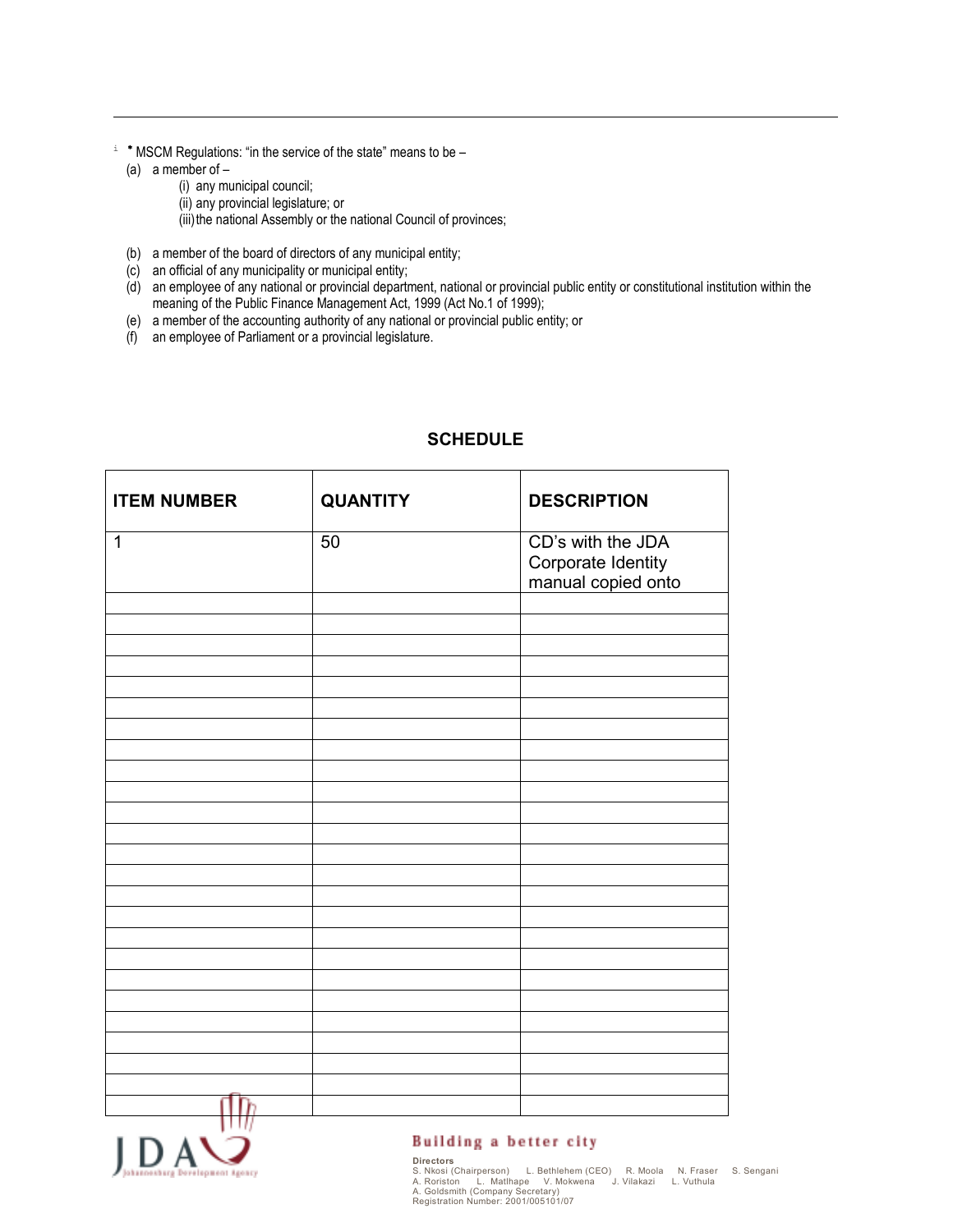DELIVERY ADDRESS:

The Bus Factory 3 President Street Newtown Johannesburg 2000

# BLACK ECONOMIC EMPOWERMENT (BEE) DECLARATION FORM

| <b>Name of Enterprise</b>      |                                                                                                                                                                                                                                                                     |  |
|--------------------------------|---------------------------------------------------------------------------------------------------------------------------------------------------------------------------------------------------------------------------------------------------------------------|--|
| <b>Postal Address</b>          |                                                                                                                                                                                                                                                                     |  |
|                                |                                                                                                                                                                                                                                                                     |  |
| <b>Physical Address</b>        |                                                                                                                                                                                                                                                                     |  |
|                                |                                                                                                                                                                                                                                                                     |  |
| Telephone                      |                                                                                                                                                                                                                                                                     |  |
| Fax                            |                                                                                                                                                                                                                                                                     |  |
| <b>Contact Person</b>          |                                                                                                                                                                                                                                                                     |  |
| <b>Tax Reference Number</b>    |                                                                                                                                                                                                                                                                     |  |
|                                | (Insert personal income tax number if a one person business and personal income tax numbers of all partners if                                                                                                                                                      |  |
| a partnership)                 |                                                                                                                                                                                                                                                                     |  |
| <b>VAT Registration Number</b> |                                                                                                                                                                                                                                                                     |  |
|                                |                                                                                                                                                                                                                                                                     |  |
| Type of Enterprise<br>1.       |                                                                                                                                                                                                                                                                     |  |
| $\Box$ Partnership             |                                                                                                                                                                                                                                                                     |  |
| ⊔                              | One person business/sole trader                                                                                                                                                                                                                                     |  |
| Close corporation<br>⊔         |                                                                                                                                                                                                                                                                     |  |
| Public company<br>❏            |                                                                                                                                                                                                                                                                     |  |
| Private company<br>❏           |                                                                                                                                                                                                                                                                     |  |
| (Tick One Box)                 |                                                                                                                                                                                                                                                                     |  |
|                                |                                                                                                                                                                                                                                                                     |  |
| 2.                             | Principal Business Activities                                                                                                                                                                                                                                       |  |
|                                | .                                                                                                                                                                                                                                                                   |  |
|                                |                                                                                                                                                                                                                                                                     |  |
|                                |                                                                                                                                                                                                                                                                     |  |
|                                |                                                                                                                                                                                                                                                                     |  |
| g Dovelspment Agoncy           | Building a better city<br><b>Directors</b><br>S. Nkosi (Chairperson) L. Bethlehem (CEO) R. Moola N. Fraser<br>S. Sengani<br>A. Roriston L. Matlhape V. Mokwena<br>J. Vilakazi L. Vuthula<br>A. Goldsmith (Company Secretary)<br>Registration Number: 2001/005101/07 |  |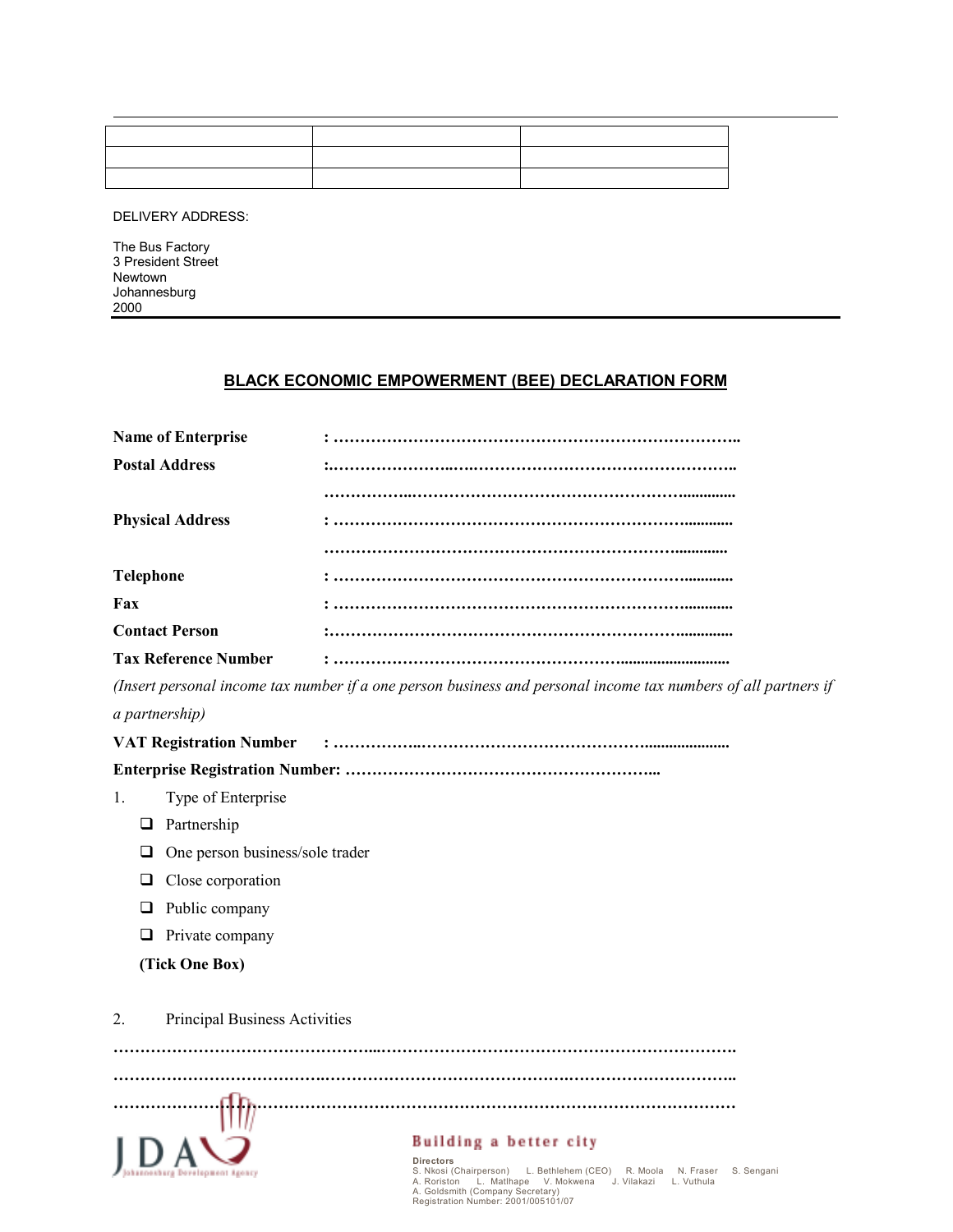- 3. Did the enterprise exist under a previous name?
	- Yes

-

 $\Box$  No

## (Tick one box)

If yes, what was its previous name?.……………………..………………………………….

## 4. List all directors, partners by name, citizenship and BEE status:

| <b>NAME</b> | <b>CITIZENSHIP</b> | <b>BEE STATUS</b><br>$(Y/N)^*$ |
|-------------|--------------------|--------------------------------|
|             |                    |                                |
|             |                    |                                |
|             |                    |                                |
|             |                    |                                |
|             |                    |                                |
|             |                    |                                |

5. List % Black\* ownership, % Black management, % Black skilled personnel and % Black owned women:

| <b>%BLACK OWNED</b> | <b>%BLACK MANAGEMENT</b> | <b>% BLACK SKILLED</b><br><b>PERSONEL</b> | % BLACK WOMEN OWNED |
|---------------------|--------------------------|-------------------------------------------|---------------------|
|                     |                          |                                           |                     |
|                     |                          |                                           |                     |
|                     |                          |                                           |                     |
|                     |                          |                                           |                     |

(NOTE:\* Black means South African citizens who are Black, Indian or Coloured individuals)



# **Building a better city**

Directors S. Nkosi (Chairperson) L. Bethlehem (CEO) R. Moola N. Fraser S. Sengani A. Roriston L. Matlhape V. Mokwena J. Vilakazi L. Vuthula A. Goldsmith (Company Secretary) Registration Number: 2001/005101/07